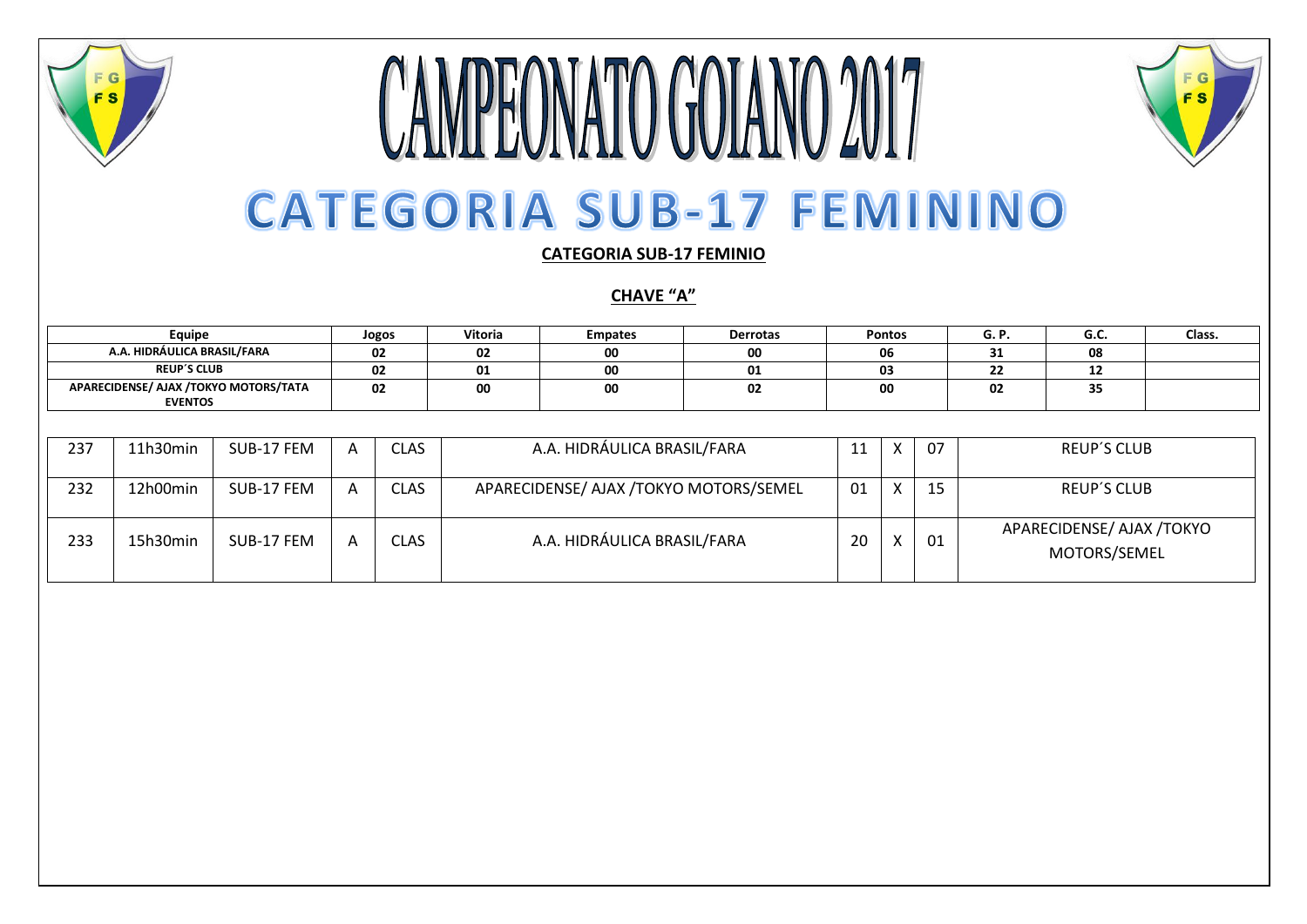

# **CAMPEONATO GOIANO 2017**



| Equipe                     | Jogos | Vitoria | <b>Empates</b> | <b>Derrotas</b> | <b>Pontos</b> | G. P. | $\sim$<br>u.c. | Class. |
|----------------------------|-------|---------|----------------|-----------------|---------------|-------|----------------|--------|
| <b>CLUBE JAO/UNIVERSO</b>  | 02    | $\sim$  | 00             | 00              | 03            | 14    | 03             |        |
| AABB-QUIRINOPOLIS/ PROJETO | 02    | 00      | 00             | 01              | 00            | 03    | 14             |        |
| <b>MAIS JOVEM</b>          |       |         |                |                 |               |       |                |        |
| <b>ITAPURANGA F.C.</b>     |       |         |                |                 |               |       |                |        |

| 242 | 13h30min | SUB-17 FEM | Ð | <b>CLAS</b> | AABB-QUIRINOPOLIS/ PROJETO MAIS JOVEM | 00 | $\lambda$ | 08 | CLUBE JAÓ/UNIVERSO                                |
|-----|----------|------------|---|-------------|---------------------------------------|----|-----------|----|---------------------------------------------------|
| 236 | 10h00min | SUB-17 FEM | Đ | <b>CLAS</b> | CLUBE JAÓ/UNIVERSO                    | 06 |           | 03 | AABB-QUIRINOPOLIS/ PROJETO MAIS<br><b>ESPORTE</b> |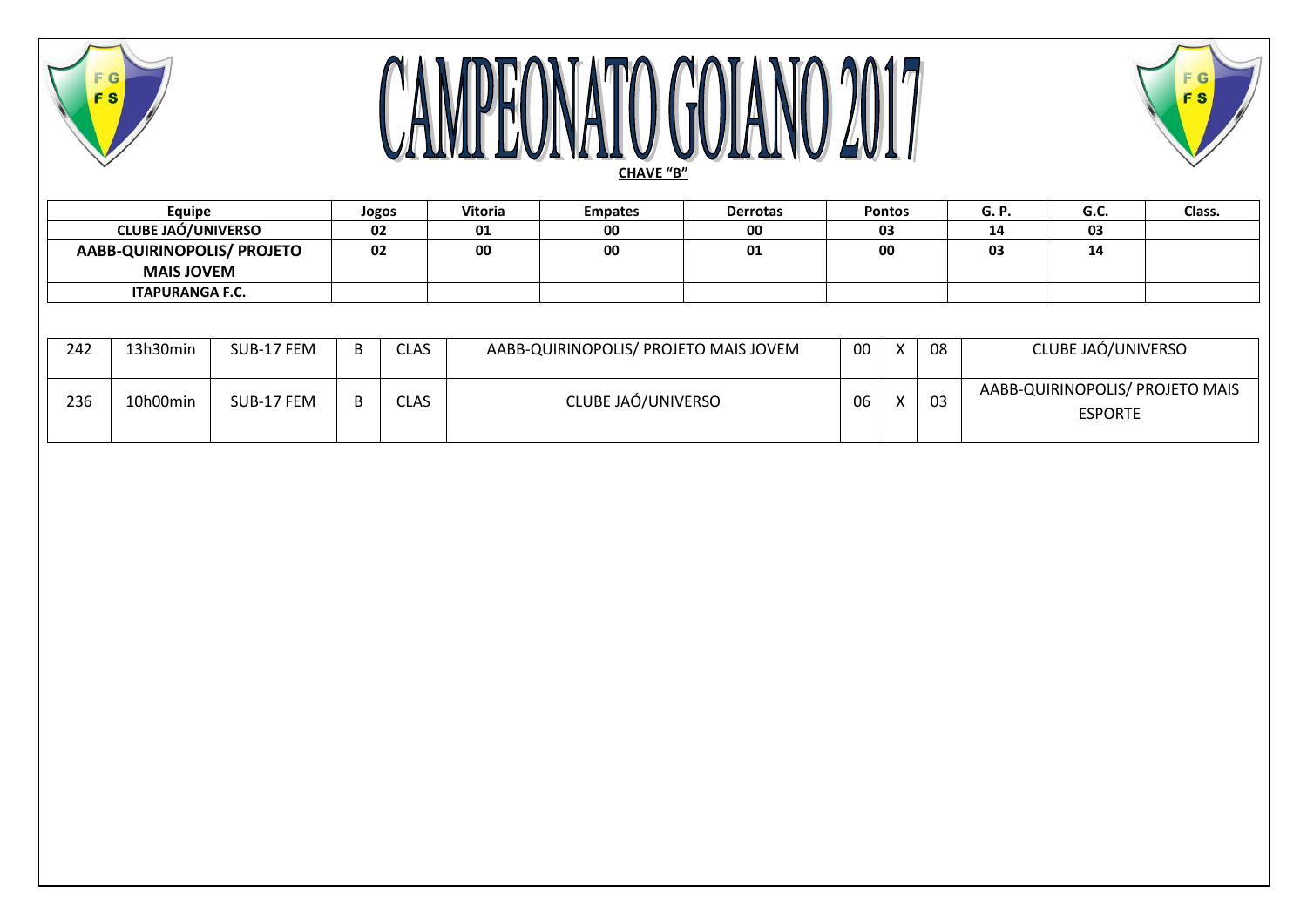

### CAMPEONATO GOIANO 2017



| <b>ARTILHARIA</b>                  |                  |                                         |                |  |  |  |  |  |  |
|------------------------------------|------------------|-----------------------------------------|----------------|--|--|--|--|--|--|
| <b>ARTILHEIRO</b>                  | <b>GOLS</b>      | <b>CLUBE</b>                            | <b>POSIÇÃO</b> |  |  |  |  |  |  |
| LAIS EUGENIA GOMES ALVES           | 10               | A.A. HIDRÁULICA BRASIL/FARA             |                |  |  |  |  |  |  |
| GLEICIANE DA CONCEIÇÃO SILVA       | $\overline{7}$   | A.A. HIDRÁULICA BRASIL/FARA             | $\overline{2}$ |  |  |  |  |  |  |
| STHEPHANE DOS SANTOS SILVA         | $\boldsymbol{6}$ | <b>REUP'S CLUB</b>                      | 3              |  |  |  |  |  |  |
| BRUNA FERREIRA ARAUJO              | 6                | <b>REUP'S CLUB</b>                      | 4              |  |  |  |  |  |  |
| JAQUELINE ALMEIDA SANTOS           | 6                | A.A. HIDRÁULICA BRASIL/FARA             | 5              |  |  |  |  |  |  |
| JESSICA LUISE DE C. DOS SANTOS     | 4                | CLUBE JAÓ/UNIVERSO                      | 6              |  |  |  |  |  |  |
| YASMIN EGRI S. CARIJO              | 4                | CLUBE JAÓ/UNIVERSO                      | $\overline{7}$ |  |  |  |  |  |  |
| BRUNA NATHIELLE SANT'ANA MATOS     | 3                | <b>REUP'S CLUB</b>                      | 8              |  |  |  |  |  |  |
| MARIA CLARA DUTRA BARBOSA          | 3                | <b>REUP'S CLUB</b>                      | 9              |  |  |  |  |  |  |
| JULLIANY ALMEIDA DIAS              | $\overline{2}$   | A.A. HIDRÁULICA BRASIL/FARA             | 10             |  |  |  |  |  |  |
| EDUARDA SILVA SANTOS               | $\overline{2}$   | AABB-QUIRINOPOLIS/ PROJETO MAIS JOVEM   | 11             |  |  |  |  |  |  |
| CLARA LUISA F. DE SOUZA            | $\overline{2}$   | A.A. HIDRÁULICA BRASIL/FARA             | 12             |  |  |  |  |  |  |
| LARA COSTA LOBO                    | $\overline{2}$   | A.A. HIDRÁULICA BRASIL/FARA             | 13             |  |  |  |  |  |  |
| KAUANNY DE OLIVEIRA DUARTE         | 1                | <b>REUP'S CLUB</b>                      | 14             |  |  |  |  |  |  |
| GEOVANA LARISSA T. D. CARVALHO     | $\mathbf 1$      | APARECIDENSE/ AJAX / TOKYO MOTORS/SEMEL | 15             |  |  |  |  |  |  |
| ANA VITORIA R. BRITO               | $\mathbf{1}$     | <b>REUP'S CLUB</b>                      | 16             |  |  |  |  |  |  |
| LETICIA BARBARA F. SILVA           | $\mathbf{1}$     | CLUBE JAÓ/UNIVERSO                      | 17             |  |  |  |  |  |  |
| BARBARA MIRANDA SILVA              | $\mathbf{1}$     | CLUBE JAÓ/UNIVERSO                      | 18             |  |  |  |  |  |  |
| GIOVANA SOARES DA S. AMARAL        | 1                | CLUBE JAÓ/UNIVERSO                      | 19             |  |  |  |  |  |  |
| SABRINA GOMES DE SOUSA             | $\mathbf{1}$     | CLUBE JAÓ/UNIVERSO                      | 20             |  |  |  |  |  |  |
| DAYANE BORGES OLIVEIRA DA SILVA    | $\mathbf{1}$     | CLUBE JAÓ/UNIVERSO                      | 21             |  |  |  |  |  |  |
| THAMYRES DE OLIVEIRA VIANA         | $\mathbf 1$      | CLUBE JAÓ/UNIVERSO                      | 22             |  |  |  |  |  |  |
| PABLINE OLIVEIRA CARVALHO          | 1                | AABB-QUIRINOPOLIS/ PROJETO MAIS JOVEM   | 23             |  |  |  |  |  |  |
| <b>GABRIELLY VITORIA B. SANTOS</b> | 1                | A.A. HIDRÁULICA BRASIL/FARA             | 24             |  |  |  |  |  |  |
| <b>EMILLY CAROLINE A. SILVA</b>    | 1                | AABB-QUIRINOPOLIS/ PROJETO MAIS JOVEM   | 25             |  |  |  |  |  |  |